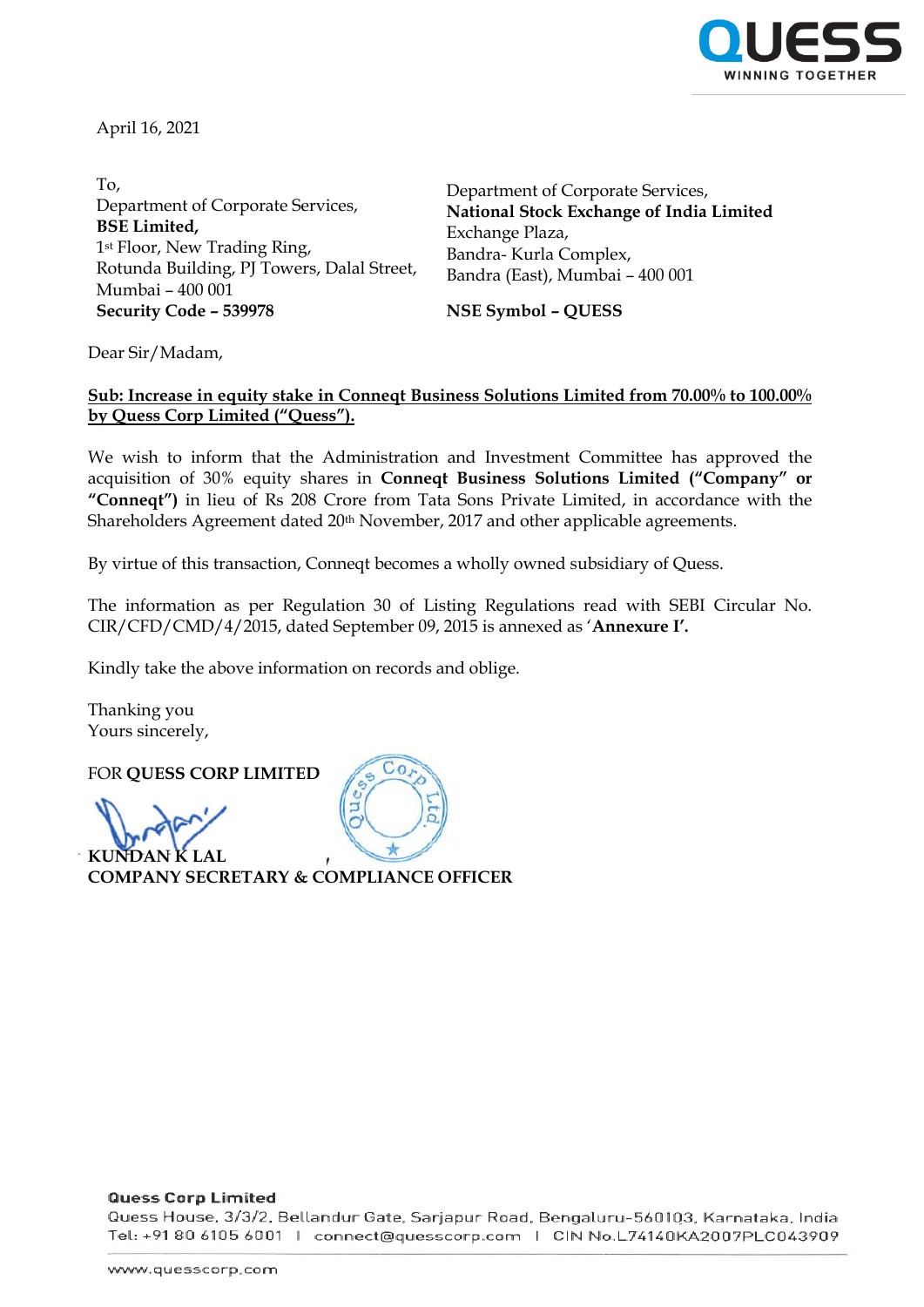

# **Annexure I**

# Information as per Regulation 30 of Listing Regulations read with SEBI Circular No. CIR/CFD/CMD/4/2015, dated September 09, 2015

| S.<br>No. | Particulars                                                                                                                                                                                                                                                                                      | <b>Details</b>                                                                                                                                                                                                                                                                                                |
|-----------|--------------------------------------------------------------------------------------------------------------------------------------------------------------------------------------------------------------------------------------------------------------------------------------------------|---------------------------------------------------------------------------------------------------------------------------------------------------------------------------------------------------------------------------------------------------------------------------------------------------------------|
| 1.        | Name of the target entity, details in brief<br>such as size, turnover etc.                                                                                                                                                                                                                       | <b>Business</b><br>Solutions<br>Conneqt<br>Name:<br>Limited.<br>Size & Turnover: Conneqt is India's<br>leading domestic CLM and BPM player<br>with 21+ Delivery centers in India, and<br>29,000+ employees as on 31st Dec 2021.<br>Its turnover stood at Rs 976 Crores in FY<br>2019-20.                      |
| 2.        | Whether the acquisition would fall within<br>related party transaction(s) and whether<br>the promoter/ promoter group/ group<br>companies have any interest in the entity<br>being acquired? If yes, nature of interest<br>and details thereof and whether the same<br>is done at "arms' length" | • The proposed transaction would not<br>fall within related party transactions.<br>promoter/promoter<br>The<br>$\text{group}/$<br>$\bullet$<br>group companies do not have any<br>interest in the Company.                                                                                                    |
| 3.        | Industry to which the entity being<br>acquired belongs                                                                                                                                                                                                                                           | Customer Life Cycle Management and<br><b>Business Process Management.</b>                                                                                                                                                                                                                                     |
| 4.        | effects<br>Objects<br>and<br>of<br>acquisition<br>(including but not limited to, disclosure of<br>reasons for acquisition of target entity, if<br>its business is outside the main line of<br>business of the listed entity)                                                                     | This Investment will provide Quess<br>$\bullet$<br>full and complete ownership over<br>Conneqt, allowing it to better realize<br>synergies<br>between<br>its<br>various<br>divisions, Conneqt and Allsec.<br>It will strengthen Quess' position to<br>$\bullet$<br>accelerate growth in the IT/ITES<br>space. |
| 5.        | Brief details of any governmental or<br>regulatory approvals required for the<br>acquisition                                                                                                                                                                                                     | Not Applicable                                                                                                                                                                                                                                                                                                |
| 6.        | Indicative time period for completion of<br>the acquisition                                                                                                                                                                                                                                      | By 16th April, 2021                                                                                                                                                                                                                                                                                           |
| 7.        | Nature of consideration - whether cash<br>consideration or share swap and details of<br>the same                                                                                                                                                                                                 | • Cash Consideration.<br>Investment by way acquisition of<br>٠<br>44,839,166<br>equity shares<br>at price<br>consideration of Rs. 46.388 per share<br>from Tata Sons Private Limited.                                                                                                                         |
| 8.        | Cost of acquisition or the price at which<br>the shares are acquired                                                                                                                                                                                                                             | INR 208 crores (Rupees Two hundred<br>and eight crores only) for 30% stake                                                                                                                                                                                                                                    |

### **Quess Corp Limited**

Quess House, 3/3/2, Bellandur Gate, Sarjapur Road, Bengaluru-560103, Karnataka, India Tel: +91 80 6105 6001 | connect@quesscorp.com | CIN No.L74140KA2007PLC043909